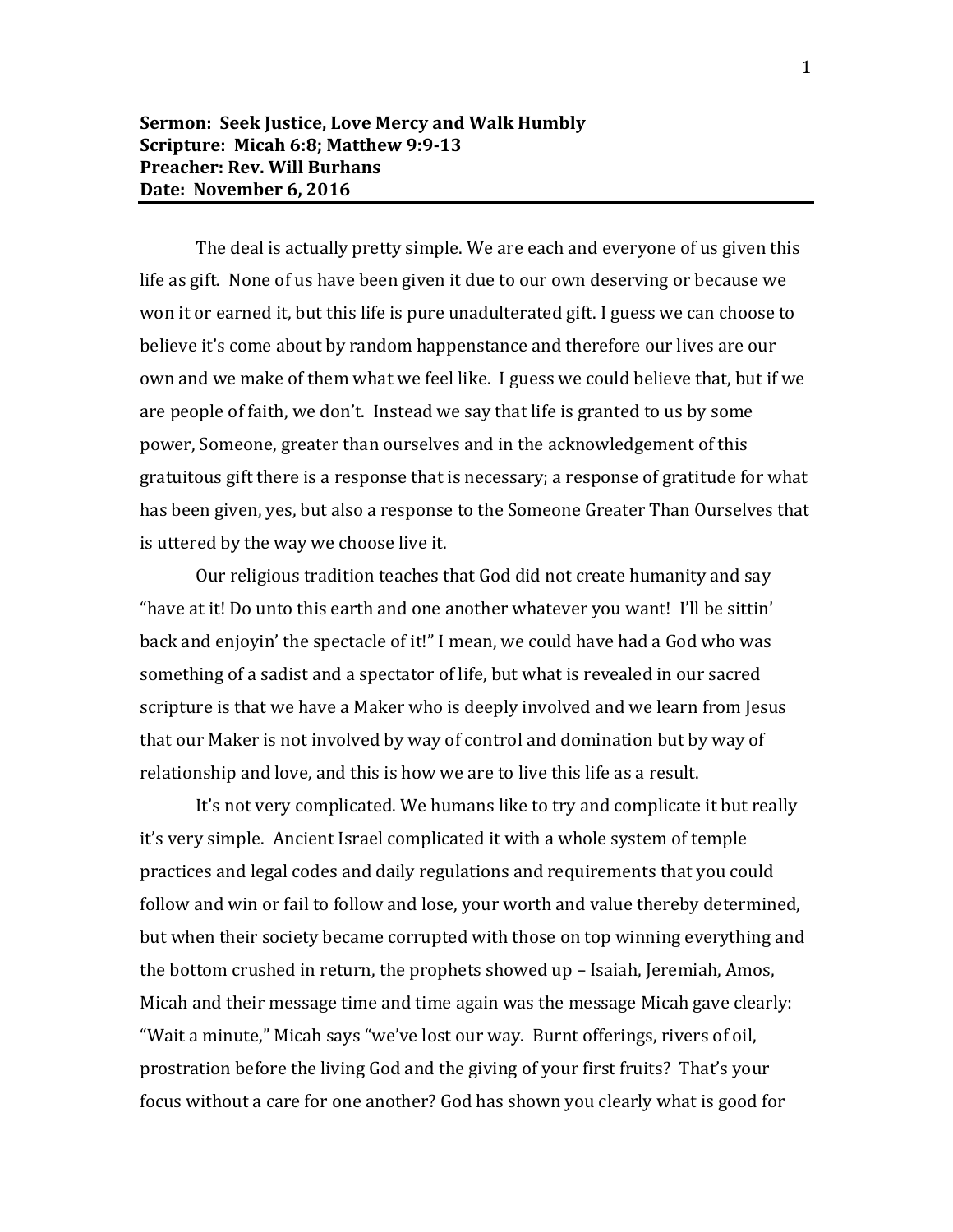you mortals. This is what is required of you - to seek justice, to love mercy and to walk humbly with your God." All the rest is fluff, extraneous, superfluous.

And then Jesus came quoting the prophet Isaiah – "I've come to bring good news to the poor and freedom for the oppressed" and he went and called Matthew the tax collector to follow him while the holy religious leaders of the day said – "he's eating with sinners, he's breaking dietary regulations, he's bucking centuries of tradition, he's changing everything!" And Jesus says "go and learn the meaning of this scripture, you scholars of the tradition – I do not ask you for sacrifices, says God, I ask you for mercy!" The prophets of Israel and Jesus himself make it clear that we are to respond to this gift of life by showing mercy, seeking justice, by walking humbly with one another and our God. And they make it abundantly clear that where the rubber meets the road, where the real evidence lies for whether we are living in this way or not is how we are treating the most vulnerable and oppressed among us. In the words of the prophets these were represented by widows, orphans, foreigners, and the poor. The prophets in their condemnation of Israel saying "you mistreat and discard the most vulnerable among you and God is not happy with that, not happy at all, in fact, beware of the consequences of your neglect of the oppressed!" And Jesus says in Matthew much in the same way - when you do to the least of these, the hungry, the naked, the prisoner, you do unto to me and when you discard, disregard, hurt them, you do so also to me.

What does the Lord, our Maker, require of us in response to the gift of this life that He has given us - to seek justice, love mercy and walk humbly. We must learn, as Jesus commands us, to go and show mercy, always mercy. That means mercy is the barometer, not ritual performance or the tradition;

That means mercy is the bottom line, not profit;

That means mercy is to be our goal not our own safety;

 That means having mercy is more important than having victory. When we are deciding on our course of action, when we are discerning God's direction and call for us, it means asking - is this an expression of mercy? Then we should do it. Does this hurt, marginalize, objectify others, *especially* those with little power and those most vulnerable? Then we should not do it.